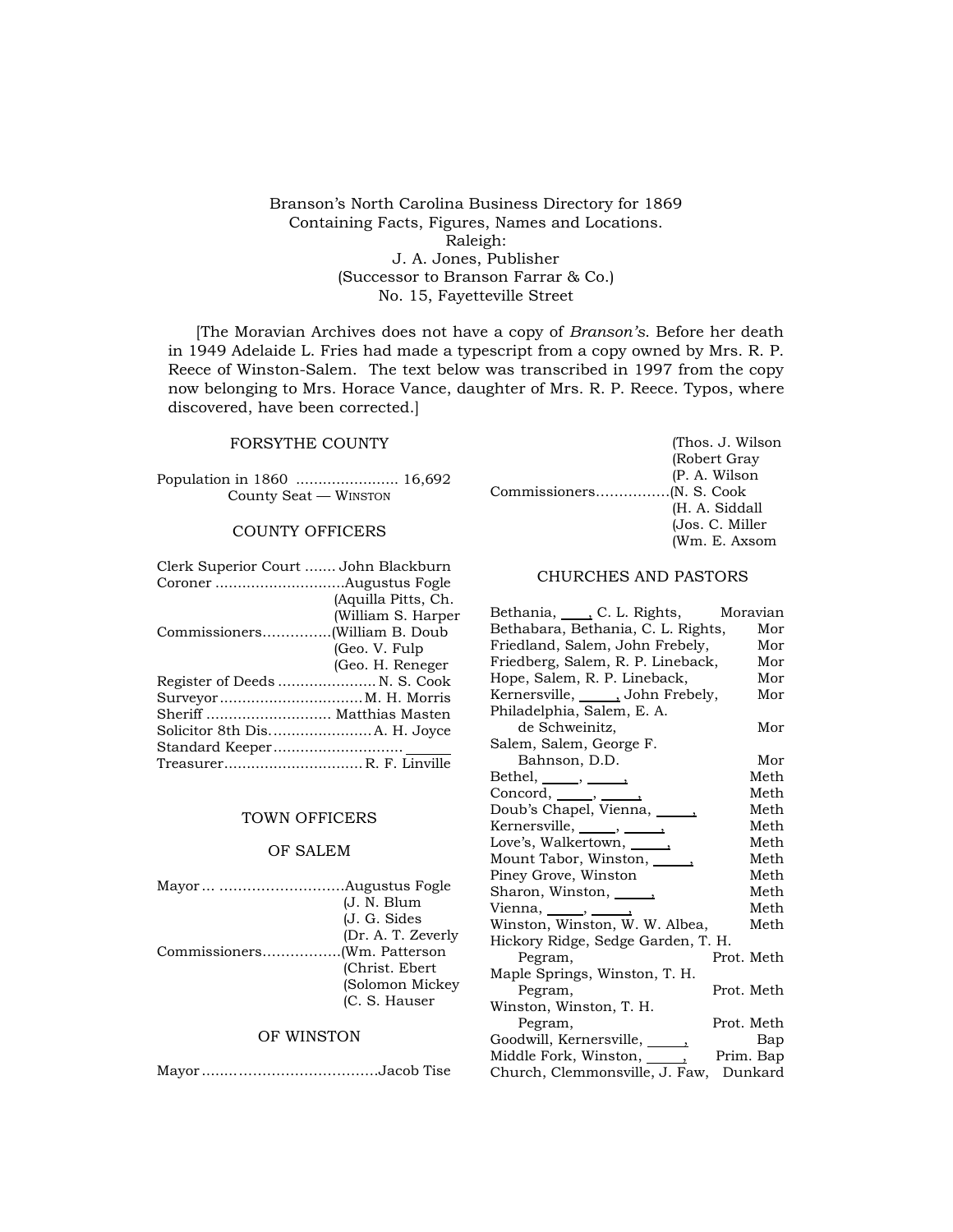## HOTELS AND BOARDING HOUSES

Salem Hotel, Salem, Adam Butner Brietz Hotel, Salem, Chas. Brietz Winston Hotel, Winston, P. A. Wilson Hotel, Winston, J. W. Alspaugh

### LAWYERS

Masten, Joseph, Winston Poindexter, John F., Germanton Starbuck, D. H., Winston. (U.S. Attorney for N.C.) Stoltz, John H., Lewisville Wilson, Thos. J., Winston Alspaugh, John W., Winston

### MANUFACTORIES

Tobacco, Walkertown, N. D. Sullivan Harness, Salem, O. A. & F. Keehln Carriages, Winston, G. H. Reniger Carriages, Winston, J. S. White Carriages, Salem, H. E. Meinung Carriages, Kernersville, Lewis & Griffith Wagons, Winston, Jacob Tise Wagons, Winston, Farebe & Bodenhamer Wagons, Winston, J. S. White Wagons, Winston, Spach & White Wagons, Waughtown, John P. Nissen Wagons, Waughtown, Wm. E. Spaugh Paper Mill, Winston, R. Gray Woolen Mills, Salem, F. & H. W. Fries Cotton Mills, Salem, F. & H. W. Fries Boots & Shoes, Salem, E. A. Vogler & Co. Hats, Salem, C. Ebert Harness, Salem, Henry Shore Gunsmithing, Salem, Geo. Foltz Gunsmithing, Salem, T. Vogler

### MERCHANTS, &C.

| Bitting, B. L., Rural Hall,    | G S            |
|--------------------------------|----------------|
| Blum, L. V., Salem,            | Books and Sta. |
| Crosland, B. F., Salem,        | Grocer         |
| Conrad, Eugene, Vienna,        | Nurseryman     |
| Gray & Son, Winston,           | G S            |
| Fulkerson, J. L., Salem,       | G S            |
| Fisher, James, Salem,          | Confec         |
| Faircloth & Holder, Winston,   | G S            |
| Fulp (G. V.) & Son, Whiteroad, | G S            |
| Hege Brothers, Salem,          | G S            |
| Hester, J. H. Kernersville,    | Fruit Dealer   |
| Hall, J. & W. H., Salem,       | Confec         |
| Hall, J. & W. H., Winston,     | Con. and Pro.  |
| Hodgin & Sullivan, Salem,      | G S            |

| Kerner & Son, Kernersville,         | G S                   |
|-------------------------------------|-----------------------|
| Lash, I. G., Salem,                 | Pres. First Nat. Bank |
| Lott, H. D., Salem,                 | Grocer                |
| Peterson, W. & E., Salem,           | Cabinet               |
| Lindsay & Sapp, Kernersville,       | Drugs                 |
| Nading & Moir, Winston,             | G S                   |
| Mickey, S. T., Salem,               | Nurseryman            |
| Lineback, Henry, Salem,             | Photographer          |
| Mickey, J. E. & S. T., Salem,       |                       |
|                                     | Tin & Sheet Iron      |
| Rich, J. & A., Salem,               | Tin                   |
| Pfohl & Stockton, Salem,            | G S                   |
| Shultz, W. F., Salem,               | Cabinet               |
| Prather, T. F., Winston,            | G S                   |
| Patterson & Co., Salem,             | G S                   |
| Tise & Ogburn, Winston,             | G S                   |
| Siewers, J. D., Salem,              | Cabinet               |
| Shaffner, J. F., Salem,             | Drugs                 |
| Wilson (G. A.) & Gorrell (A. B.)    |                       |
| Winston,                            | G S                   |
| Vogler, E. A., Salem,               | Who. & Ret. G S       |
| (Also deals largely in dried fruit) |                       |
| Vogler, E. A., Salem,               | Jeweler               |
| Zevely, A. T., Salem,               | Drugs                 |
| Winkler, C. H., Salem,              | Confec                |
| Welfare, A. G., Salem,              | Photographer          |
| Vogler, A. C., Salem,               | Cabinet               |

#### MINISTERS

| Albea, W. W. Winston,              | Meth      |
|------------------------------------|-----------|
| Alspaugh, John, Mt. Tabor (Local), | Meth      |
| Doub, Joseph, Vienna,              | Meth      |
| Doub, Michae'l, Vienna,            | Meth      |
| Doub, John, Vienna,                | Meth      |
| Doub, S., Vienna,                  | Meth      |
| Petree, Jas. E., Mt. Tabor,        | Meth      |
| White, J. H., Walkertown,          | Meth      |
| Bahnson, G. F., D.D., Salem,       | Moravian  |
| Grunert, M. E., D.D. Salem,        | Mor       |
| Lineback, R. P., Friedberg,        | Mor       |
| Oerter, A. L. Salem,               | Mor       |
| DeSchweinitz, E. A., Salem,        | Mor       |
| Rights, C. L., Bethania,           | Mor       |
| Bodenhammer, L. I., Waughtown,     | Bap       |
| Gourley, Robt., Walkertown,        | Bap       |
| Turner, Wm., Waughtown,            | Bap       |
| Pegram, T. H., Salem Chapel,       | Pro. Meth |
| Stoltz, Thos., Sedge Garden,       | Pro. Meth |
|                                    |           |

## MILLS AND OWNERS

Grist, Salem, J. E. Mickey Grist, Salem, Blum & Brietz G. & Saw, Salem, J. M. Stafford G. & Saw, Old Town, S. J. Styers